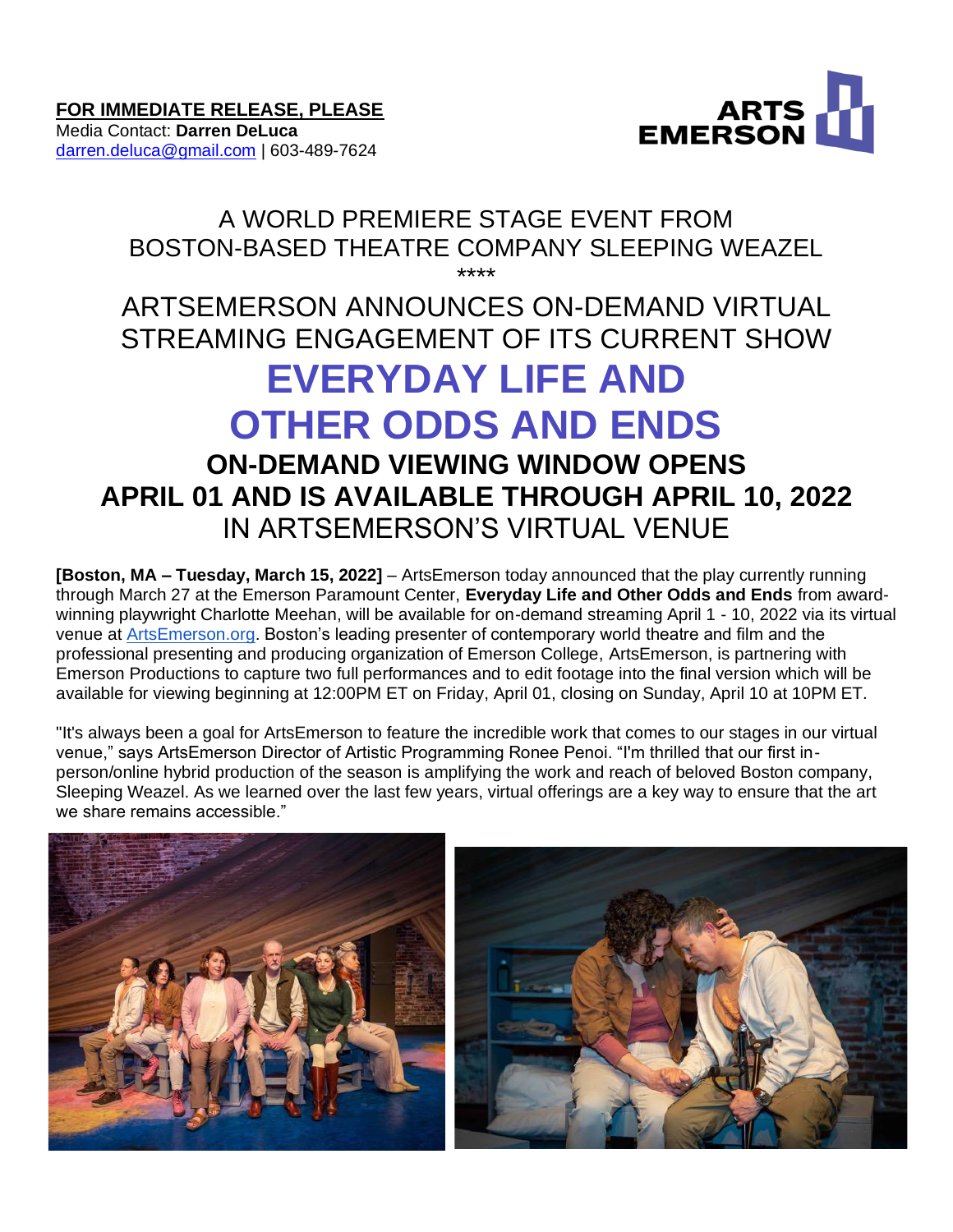#### Photos: **Everyday Life and Other Odds and Ends** cast members *Photo Credit: David Marshall*

**Everyday Life** is a powerful and frequently hilarious story for anybody who has ever loved somebody, and reveals the inner life of those living with and affected by Parkinson's disease. Meehan, whose previous play *The Audacity: Women Speak* won the 2019 Elliot Norton Award for Outstanding Production, introduces audiences to three very different couples, each of their relationships uniquely impacted by Parkinson's disease, in a bold multi-media experience that delves into the intimate experiences that take place between heartbeats.

Striving for unconditional love, each pair responds to the avalanche of advice heaped on them with a mix of hilarity, pain, and love. Meanwhile, every mundane daily pattern, interlude of absurd bickering, and moment of human connection takes on emotional urgency. As this story illuminates so poignantly, being able bodied is, like life itself, temporary. **Everyday Life** weaves these diverse realities into one story that evokes laughter and tears, leaving no audience member untouched. In addition to videographer Lee François' multimedia imagery and onscreen therapists, doctors, and Parkinson's specialists, this play contains a film of actual people with Parkinson's and Peter DiMuro's *Public Displays of Motion* dancer/collaborators bombarding the scene in a big dance of joy and rebellion against the onslaught of their diminishing mobility.

"This play has been three years in the making, and began well before that, as I was experiencing my husband Steven Bell's decade-long struggle with Parkinson's disease," says Sleeping Weazel Artistic Director Charlotte Meehan. "During that time, we dreamed together of a future in which he would be part of it. Since Steve passed away in May 2020, at the height of Covid's first wave, I have continued with this project, hoping to share a more expansive view of our love via three differently configured couples enacting their daily lives while stumbling through the challenges that life brings. We feel the compression of time caused by an incurable disease, and how mortality itself robs us all of the "happily ever after" promise in childhood fairytales. Rather than focusing on the gloomy inevitability of death, this play celebrates the precious moments of life together now. Through the strength of love and the gift of grace, unpredictable little triumphs emerge amidst the larger arc of life that we all share."

"We are so excited to partner with our talented friends at Sleeping Weazel for this special world premiere performance," says ArtsEmerson Executive Director David Howse. "**Everyday Life and Other Odds and Ends** tells a story of resilience and celebrates the power of love – it is bound to be a moving experience for our audiences."

Tickets for **Everyday Life and Other Odds and Ends** live performances and the virtual stream may be purchased 24/7 at [ArtsEmerson.org,](https://artsemerson.org/events/iphigenia/) or by calling 617-824-8400 (Tue-Sat from 12:00PM ET - 6:00PM ET). The Paramount Center Box Office (559 Washington Street, Boston) is open for walk-up service Thu-Sat from Noon - 6:00 PM ET.

Thanks to generous support from Rockland Trust, a limited number of \$10 Mobile Rush tickets for the inperson engagement will be available beginning at 10:00AM ET each performance day on a first-come, firstserved basis, exclusively through the TodayTix mobile app. For more information, please click on "General Public'' when you visit [ArtsEmerson's Offers web page.](https://artsemerson.org/packages-offers/offers/)

**For production stills and other media kit assets, click [here.](https://tickets.artsemerson.org/Online/default.asp?doWork::WScontent::loadArticle=Load&BOparam::WScontent::loadArticle::article_id=8092E4DE-6A24-46DB-981A-CEB7CD475FAB)**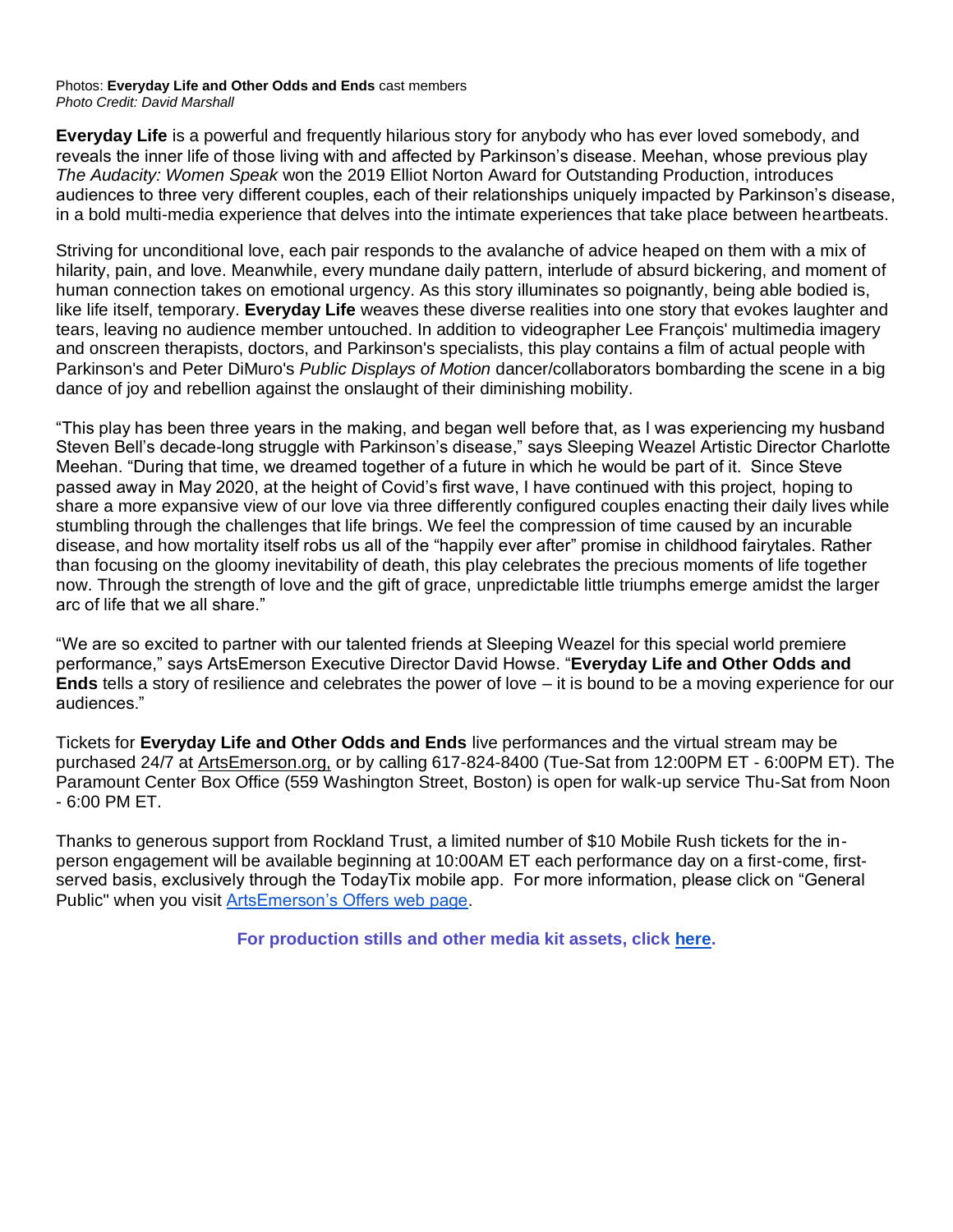# **LISTINGS INFORMATION FOR EVERYDAY LIFE AND OTHER ODDS AND ENDS**

#### **IN**-**PERSON ENGAGEMENT**

#### **Dates:**

LIVE: March 12 – 27, 2022

#### **Venue:**

LIVE: Emerson Paramount Center Jackie Liebergott Black Box 559 Washington Street Boston, MA 02111

#### **Performance Schedule:**

| Saturday, March 12, 2022  | 8:00pm             | <b>Preview Performance</b>         |
|---------------------------|--------------------|------------------------------------|
| Sunday, March 13, 2022    | 2:00pm **          | <b>Preview Performance</b>         |
| Wednesday, March 16, 2022 | 7:30pm **          | <b>Press Performance</b>           |
| Thursday, March 17, 2022  | 7:30pm **          |                                    |
| Friday, March 18, 2022    | 8:00pm             |                                    |
| Saturday, March 19, 2022  | 2:00pm **          |                                    |
| Saturday, March 19, 2022  | 8:00pm             |                                    |
| Sunday, March 20, 2022    | 2:00pm **          |                                    |
| Wednesday, March 23, 2022 | 7:30 <sub>pm</sub> |                                    |
| Thursday, March 24, 2022  | 7:30pm **          |                                    |
| Friday, March 25, 2022    | 8:00pm             |                                    |
| Saturday, March 26, 2022  | 2:00pm ^ **        |                                    |
| Saturday, March 26, 2022  | 8:00 <sub>pm</sub> |                                    |
| Sunday, March 27, 2022    | $2:00$ pm $\sim$   | <b>Audio Described Performance</b> |

#### **Virtual Streaming Window:**

Opens Friday, April 1 at 12PM ET and closes on Sunday, April 10 at 10PM ET.

#### **Post Show Conversations:**

\*\*Join members of the **Everyday Life** creative team after these specified performances for a conversation about navigating relationships—from the mundane to life altering—and how the team at Sleeping Weazel made them theatrical.

#### **Accessibility:**

^ *Please note: American Sign Language interpretation previously scheduled as part of the Saturday, March 26 2:00PM matinee performance has been canceled*.

^^ The Sunday, March 27 2:00PM matinee performance will feature Audio Description for people with vision impairment or other interested audience members.

#### **Ticket Information:**

Tickets for **Everyday Life and Other Odds and Ends** may be purchased 24/7 at [ArtsEmerson.org,](https://artsemerson.org/events/iphigenia/) or by calling 617-824-8400 (Tue-Sat from 12:00PM ET - 6:00PM ET). The Paramount Center Box Office (559 Washington Street, Boston) is open for walk-up service Thu-Sat from Noon - 6:00 PM ET. Groups of 10+ attending a performance save up to 30% [\(details here\)](https://artsemerson.org/packages-offers/groups/), and discounts of up to 20% are available to those purchasing a 4-Show ArtsEmerson Season Package [\(details here\)](https://artsemerson.org/packages-offers/packages/).

Thanks to generous support from Rockland Trust, a limited number of \$10 Mobile Rush tickets will be available at 10:00 AM ET each performance day on a first-come, first-served basis, exclusively through the TodayTix mobile app. For more information, please click on "General Public'' when you visit [ArtsEmerson's Offers web](https://artsemerson.org/packages-offers/offers/)  [page.](https://artsemerson.org/packages-offers/offers/)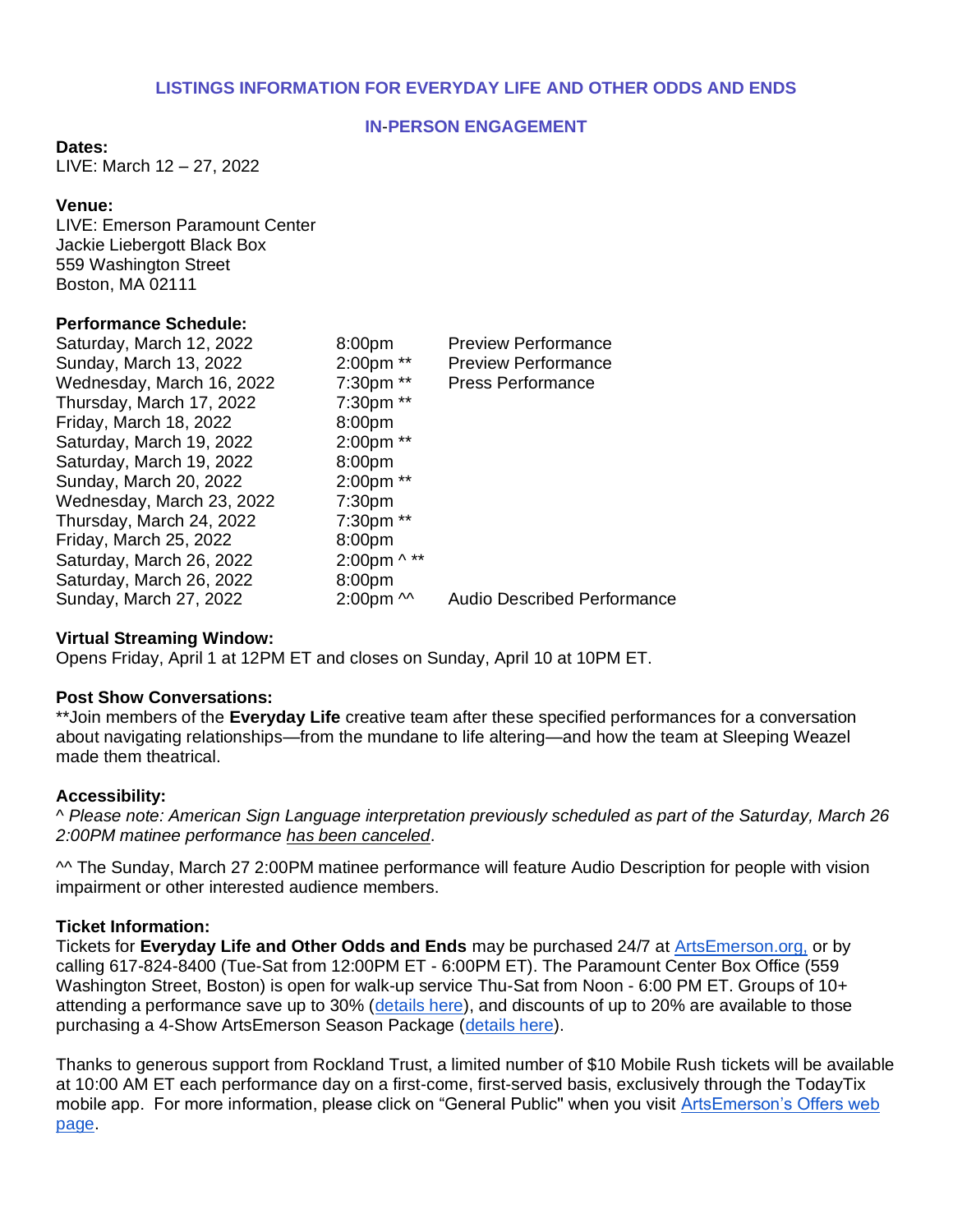# **Running Time:**

90 minutes, no intermission

# **Content:**

Recommended for Ages 14+

# **Public Health Information:**

*Proof of vaccination is required for entry to all events. According to the CDC, "full COVID-19 vaccination" means one dose of a single-shot regimen, such as the Johnson & Johnson vaccine, or two doses of an mRNA*  vaccine such as Pfizer or Moderna. Currently, booster shots are not required under the new policy, according *to the City.* **[CLICK HERE TO REVIEW FULL DETAILS REGARDING COVID-19 HEALTH PROTOCOLS.](https://artsemerson.org/visit/public-health/)**

# **VIRTUAL ON-DEMAND STREAMING**

**Dates:** April 01 - 10, 2022

**Venue:** [ArtsEmerson.org](http://artsemerson.org/)

# **Virtual Streaming Window:**

Opens Friday, April 01 at 12PM ET and closes on Sunday, April 10 at 10PM ET.

#### **Ticket Information:**

Tickets for the virtual on-demand streaming of **Everyday Life and Other Odds and Ends** may be purchased 24/7 at [ArtsEmerson.org,](https://artsemerson.org/events/iphigenia/) or by calling 617-824-8400 (Tue-Sat from 12:00PM ET - 6:00PM ET). The Paramount Center Box Office (559 Washington Street, Boston) is open for walk-up service Thu-Sat from Noon - 6:00PM ET.

# **Virtual tickets are Pick Your Price, starting at \$15 at** [ArtsEmerson.org](http://artsemerson.org/)

# **Running Time:**

90 minutes

**Content:** Recommended for Ages 14+

# **CREATIVE TEAM BIOGRAPHIES**

# **Charlotte Meehan – Artistic Director & Playwright**

Charlotte Meehan, Artistic Director of Boston-based multimedia theatre company,

Sleeping Weazel, is also Playwright-in-Residence at Wheaton College (MA). Sleeping Weazel most recently premiered her multimedia collage, *The Audacity: Women Speak*, that she conceived and arranged using reallife stories of more than 30 women on everything from gender bias to sexual assault. The show garnered an Elliot Norton Award for Outstanding Production (small theatre) in 2019 and was named by The Boston Globe as one of 2019's top ten Boston productions. Other Sleeping Weazel premieres of her work include: *Cleanliness, Godliness, and Madness: A User's Guide, Beesus & Ballustrada, Real Realism*, and 27 *Tips for Banishing the Blues*. Previous stage works have been presented in Providence at Perishable Theatre, in Bristol (UK), and in New York at Dixon Place, the Flea Theater, La MaMa, Bleecker Street Theatre, and Pratt Institute, among others. She is a MacDowell fellow (2020, 2008) and recipient of Massachusetts Cultural Council (2021) and Howard Foundation (2008) fellowships in playwriting.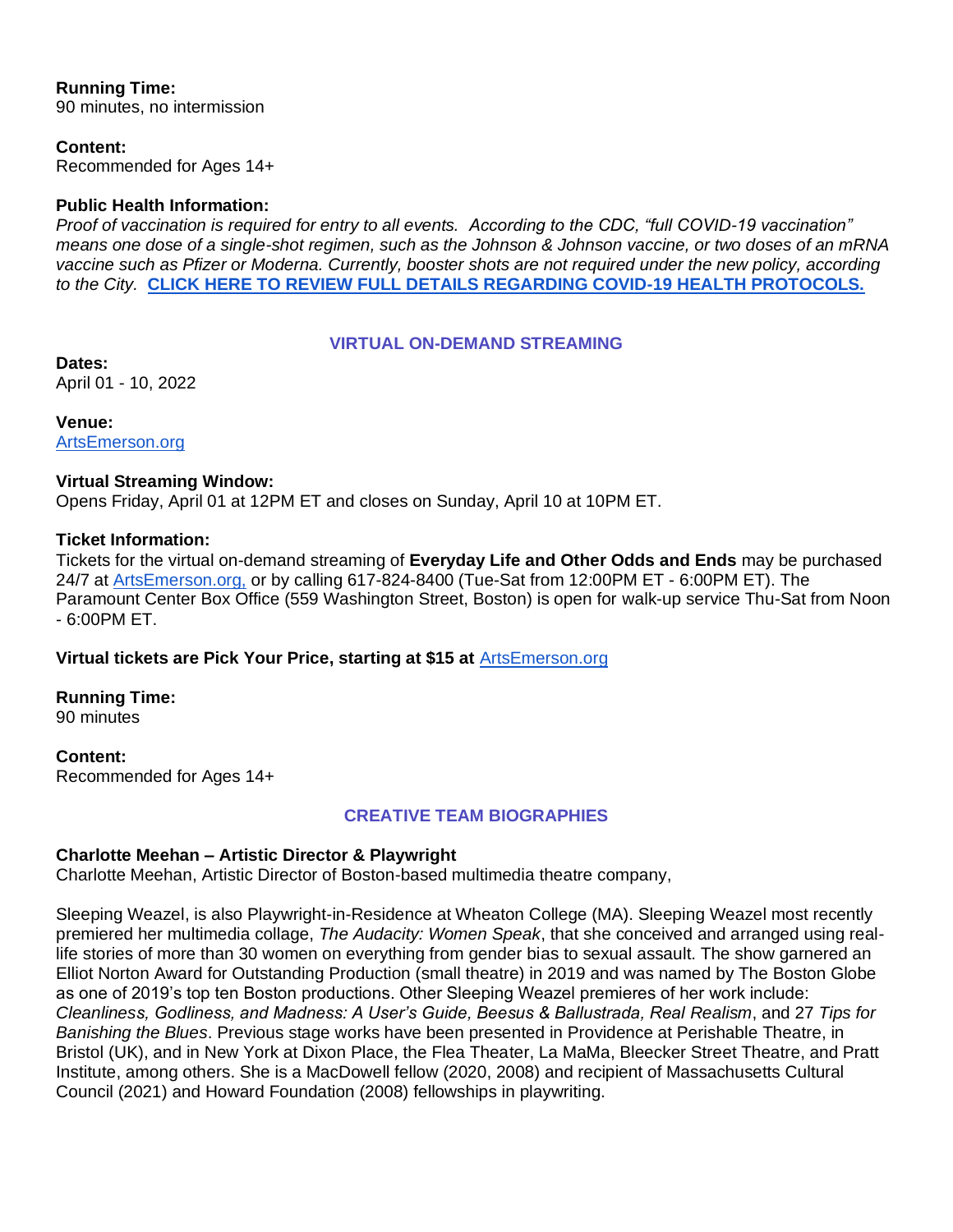## **Tara Brooke Watkins – Director**

Tara Brooke Watkins is a theatre director, instructor, playwright and activist. She holds a PhD in Theatre and Performance Studies from Tufts University and an MA in Theatre Education from Emerson College. Much of her research focuses on the effect of theatre in communities experiencing cultural trauma. She is an assistant professor of theatre and theatre program coordinator at Salve Regina University. In 2019, she worked with students at Eastern Nazarene College and guests and administration at Father Bill's Place, a homeless shelter in Quincy, Massachusetts to hear stories and use applied theatre, story circles, and drama therapy techniques to respond to needs. From 2016-18, she worked with the Black community of North Tulsa to run story circles and used theatre to create a play showing how the history of the Tulsa Race Massacre still lives in Tulsans' lives today. She is a member of Bethel AME Church where she co-facilitates the Shatter the Silence ministry which uses story circles and drama therapy to address sexual victimization. She is the creator of several plays which originated in this type of community engagement work using story circles. Such plays include *The Bible Women's Project*, *Tulsa '21*: *Black Wall Street*, and *The Father Bill's Pla*y. She directed Sleeping Weazel's *The Audacity: Women Speak* in 2019, Elliott Norton winner for Outstanding Production (small/fringe). She is the founder and executive director of South Shore School of Theatre in Quincy, MA, a children's theatre school.

# **Peter DiMuro – Choreographer**

Peter DiMuro/Public Displays of Motion develops and performs original artistic works in dance and dance/theatre. Intergenerational and intersectional by design, the company of collaborators often finds themselves in good company with communities of all kinds, illuminating the extraordinary in the everyday lives of those they encounter. Recent projects include "Stones to Rainbows/Gay to Queer Lives" which has been supported by New England Foundation for the Arts' Creative City and The Boston Foundation's LAB grants. The company made its Jacob's Pillow debut in 2018 and its Gibney/NYC debut in 2019, and has performed throughout the Boston region in traditional, cabaret and site-specific settings. Peter DiMuro is a career-long artist, whose work has appeared internationally. He Is the Executive Artistic Director of The Dance Complex, following a 15 year relationship as a collaborator and Artistic Director of Liz Lerman Dance Exchange.

# **Lee Francois - Videographer**

In 2009, Lee Francois received his Digital Design degree from the Art Institute of Pittsburgh Online. When he could not find employment in his field, Lee started his own business. Following that, some unfortunate unwise choices were costly to Lee when he had to serve time in prison for 4 years, putting his dreams on hold. However, after a tremendous bounce back and re-evaluation of his life, Lee relaunched his company under the name "FrancoisGrphx." Through hard work and opportunities to set a new course in life, Lee is building his business into a successful digital arts company. Reflecting on his life, Lee says, "Looking back, I realized that if I had never experienced any struggles in my life, I probably would never have had the courage to take those giant leaps of faith to become the courageous man I am today." Today, in addition to being the CEO of FGXstudios, Lee is also the Director of the Digital Media & A/V Ministry at Bethel AME Church in Jamaica Plain, MA. Red Chair Stories, directed by Lee, reveals the riveting narrative of men impacted by incarceration who are becoming entrepreneurs.

# **PRESENTER INFORMATION**

#### **ArtsEmerson**

ArtsEmerson is the professional presenting and producing organization at Emerson College, and its mission is to bring people together to experience powerful performances that delight, provoke, and inspire, celebrating both our differences and common humanity. Founded in 2010 by Robert J. Orchard — the year the U.S. Census confirmed there was no single cultural majority in Boston — ArtsEmerson is committed to building a cultural institution that reflects the diversity of our city. Our imaginative and globe-spanning live and virtual performances, films, and conversations invites each of us to be part of a Boston that is more creative, equitable, and connected. ArtsEmerson is led by Executive Director, David Howse. For more information visit [ArtsEmerson.org.](http://artsemerson.org/)